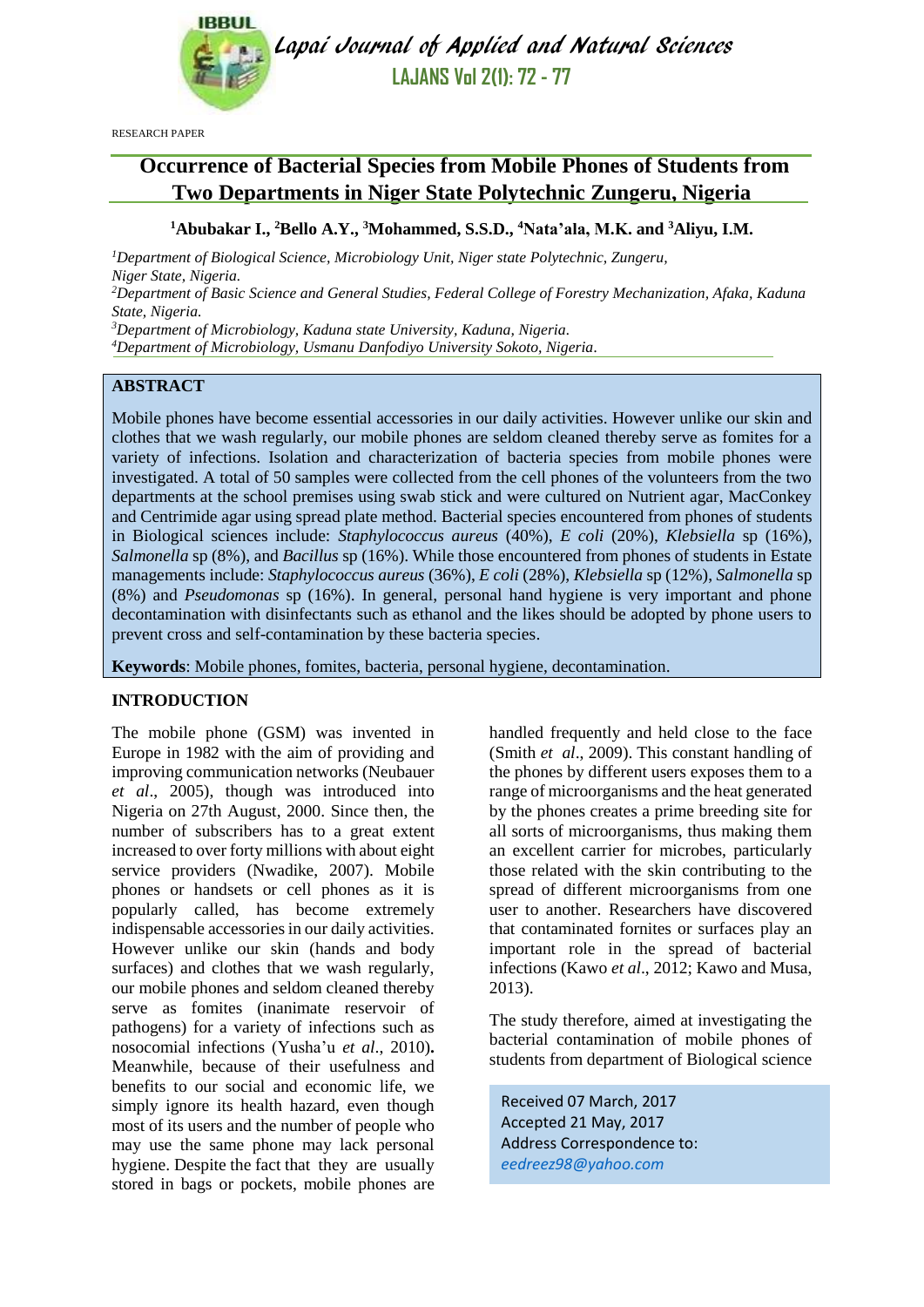and department of Estate Management in Niger State Polytechnic Zungeru, Niger State, Nigeria.

## **METHODOLOGY**

#### **Study Area**

This research study was conducted at Microbiology laboratory of Department of Biological science, Niger State Polytechnic Zungeru Campus, Wushishi Local Government Area of Niger State, Nigeria, on coordinates 9° 48'N 6° 9'E and elevation of 149 m (489 ft), between March 30 to April 17 2016.

## **Sample Collection and Preparation**

A total number of 50 mobile phones samples were randomly collected and were used for this study. Out of which 25 were from students in the department of Biological science and the remaining 25 mobile phones were from students in the department of Estate Management both of which were from the same campus. Written and oral consents were taking from all the participants before using their phones for this study. The samples were collected aseptically by swabbing over the surface of the targeted mobile phones held with the help of sterile gloves using sterile cotton swab moistened with the sterile (0.85%) normal saline solution after which the swab was quickly placed into its container and sealed. The swab sticks were labeled with the , were numbered and immediately transferred to the laboratory with an hour of collection. Sampled mobile phone swab were streaked onto an already prepared nutrient agar. The petri- plates were incubated in the incubator aerobically in an inverted position at 37 °C for 24 hours (Kawo and Rogo, 2008). The plates were then observed for the presence of bacterial colonies and their distribution. Specific colonies were sub‐cultured on nutrient agar in petri‐plates to obtain pure culture.

## **Characterization and Identification of Bacteria Isolates**

Single colonies were selected from each cultured plate and the isolates were subsequently characterized and identified by Gram staining, growth on Mac‐Conkey agar, Cetrimide agar and the biochemical tests as described by Ekrakene and Igeleke, (2007). The

biochemical tests include; IMViC [Indole, Methyl Red, Voges Proskauer test and Citrate utilization test] (Aneja, 2003; Verma *et al*, 2013). While Gram positive cocci were identified on the bases of their reaction in catalase, and coagulase test as described in Cheesbrough (2000); Ryan and Ray, (2004). On the other hand a slide coagulase test was conducted in other to differentiate between *Staphlococcus* and *Streptococcus*. Isolates were purified, identified based on the morphological, physiological and the biochemical characteristics as described in Bergey's Manual of Determinative Bacteriology (Holt *et al.,*  1994).

## **RESULTS**

All of the fifty (50) mobile phones that were analyzed had shown bacterial growth, consisting of six genera of bacteria, which were identified as *Staphylococcus, Bacillus*, *Escherichia, Pseudomonas, Klebsiella*, and *Salmonella*. The morphological and biochemical characteristics of the bacterial those were isolated from the phones of the students in Biological Science which revealed the presence of the presences of *Staphylococcus aureus, Escherichia coli*, *Klebsiella* and *Salmonella* sp and *Bacillus* sp (Table 1). The morphological and biochemical characteristics of the bacterial isolates from the phones of students in department of Estate Management which also revealed the occurrence of *Staphylococcus aureus, Escherichia coli*, *Klebsiella* species, *Salmonella* species and *Pseudomonas* species (Table 2). The type, number and the prevalent rates (in percentage) of bacterial isolate from mobile phones of the students from the two departments (Biological Science and Estate Management) were with variations. The Table 3 revealed that *Bacillius* sp were only found on the phones of students from the department of Biological Science while *Pseudomonas* sp were only discovered on the phones of Estate Management students among other bacteria isolates characterized and identified. More so the number of *Salmonella* sp observed were the same for both department although at a very low occurrence (8%) (Table 3)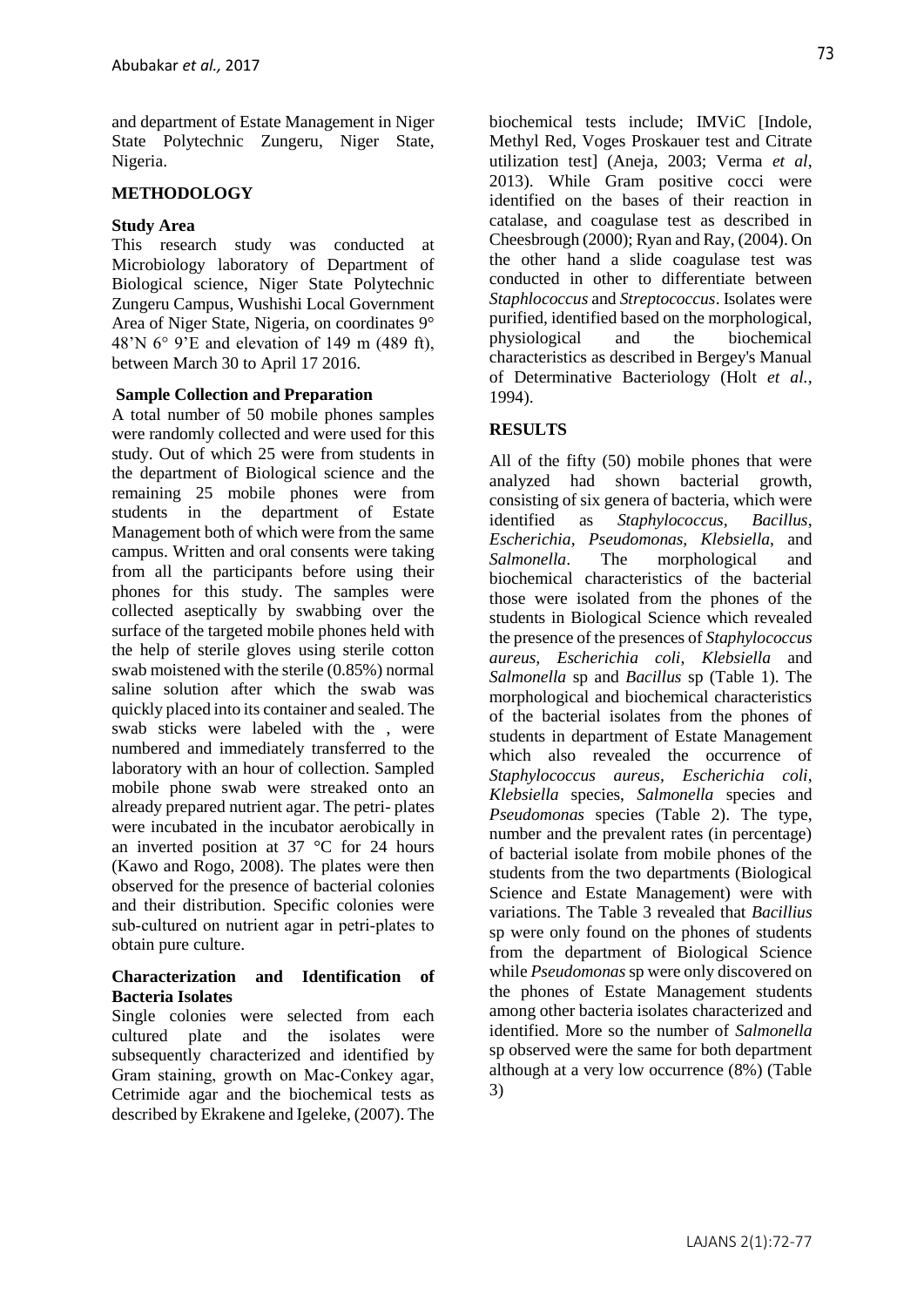| reaction<br>Gram's | Indole    | $\mathbb R$ | <b>A</b>  | <b>litrate</b> | Catalase  | Urease    | <b>Totility</b> | xidase         | <b>Coagulase</b> | ESI       | Probable<br><b>Bacterial</b>    |
|--------------------|-----------|-------------|-----------|----------------|-----------|-----------|-----------------|----------------|------------------|-----------|---------------------------------|
| <b>GPC</b>         | <b>NA</b> | <b>NA</b>   | <b>NA</b> | <b>NA</b>      | $+$       | $^{+}$    |                 | $\blacksquare$ | $+$              | <b>NA</b> | <b>Staphylococcus</b><br>aureus |
| <b>GNR</b>         | $+$       | $^{+}$      |           | ۰              | <b>NA</b> | <b>NA</b> | <b>NA</b>       | <b>NA</b>      | <b>NA</b>        | <b>NA</b> | Escherichia coli                |
| <b>GNR</b>         |           | ۰           | $^{+}$    | $+$            | <b>NA</b> | $+$       | $\blacksquare$  | <b>NA</b>      | <b>NA</b>        | $+$       | Klebsiella species              |
| <b>GNR</b>         | ۰         | $^{+}$      | ۰         | $+$            | <b>NA</b> |           | $+$             | <b>NA</b>      | <b>NA</b>        | <b>NA</b> | <b>Salmonella</b><br>species    |
| <b>GPR</b>         |           | ۰           | $^{+}$    | $^{+}$         | $^{+}$    | ۰         | $^{+}$          | $\ddot{}$      |                  | <b>NA</b> | <b>Bacillius</b> species        |

Table 1 Morphological and Biochemical Characteristics Bacterial Isolates from Phones of Students in Department of Biological Science

Keys:  $-$  = Negative,  $+$  = Positive, NA = Not applicable,

**Table 2:** Morphological and Biochemical Characteristics of Bacterial Isolates Phones of Students in Department of Estate management.

| reaction<br>s<br>ົ<br>Gram <sup>-</sup> | dole                         | $\mathbb R$ |           | <b>litrate</b> | atalase   | ease<br>$\tilde{E}$      | <b><i>Aotility</i></b> | xidase    | oagulase                 | <b>TSI</b> | <b>Probable</b><br><b>Bacterial</b> |
|-----------------------------------------|------------------------------|-------------|-----------|----------------|-----------|--------------------------|------------------------|-----------|--------------------------|------------|-------------------------------------|
| <b>GPC</b>                              | NA                           | NA          | <b>NA</b> | <b>NA</b>      | $^{+}$    | $\mathrm{+}$             |                        |           | $^{+}$                   | <b>NA</b>  | Staphylococcus aureus               |
| <b>GNR</b>                              | $^{+}$                       | $^{+}$      |           |                | <b>NA</b> | <b>NA</b>                | <b>NA</b>              | <b>NA</b> | <b>NA</b>                | <b>NA</b>  | Escherichia coli                    |
| <b>GNR</b>                              |                              |             | $^{+}$    | $+$            | <b>NA</b> | $+$                      |                        | <b>NA</b> | <b>NA</b>                | $^{+}$     | Klebsiella species                  |
| <b>GNR</b>                              | $\qquad \qquad \blacksquare$ | $^{+}$      |           | $\pm$          | <b>NA</b> | $\overline{\phantom{a}}$ | $^{+}$                 | <b>NA</b> | <b>NA</b>                | <b>NA</b>  | Salmonella species                  |
| <b>GNR</b>                              |                              |             |           | $\mathrm{+}$   | $^{+}$    | $\overline{\phantom{a}}$ | $^{+}$                 | $+$       | $\overline{\phantom{0}}$ | NA         | Pseudomonas species                 |

Keys:  $-$  = Negative,  $+$  = Positive, NA = Not applicable,

**Table 3** Occurrence of Bacterial species from mobile phones of students from the two departments.

| <b>Bacterial isolates</b> | No. of<br>bacterial<br>isolates (DBS) | No. of bacterial<br>isolates (DEM) | <b>Prevalence</b><br>rate $(\% )$<br>(DBS) | <b>Prevalence rate</b><br>(DEM)<br>$($ % $)$ |
|---------------------------|---------------------------------------|------------------------------------|--------------------------------------------|----------------------------------------------|
| Staphylococcus aureus     | 10                                    |                                    | 40                                         | 36                                           |
| Escherichia coli          |                                       |                                    | 20                                         | 28                                           |
| Klebsiella species        | 4                                     |                                    | 16                                         | 12                                           |
| Salmonella species        |                                       |                                    | 8                                          | 8                                            |
| <b>Bacillius</b> species  |                                       | ND                                 | 16                                         | 0                                            |
|                           | ND                                    |                                    |                                            | 16                                           |

Keys: DBS= Department of Biological Science, DEM= Department of Estate Management, ND= Not Detected, Total number of mobile phones n= 50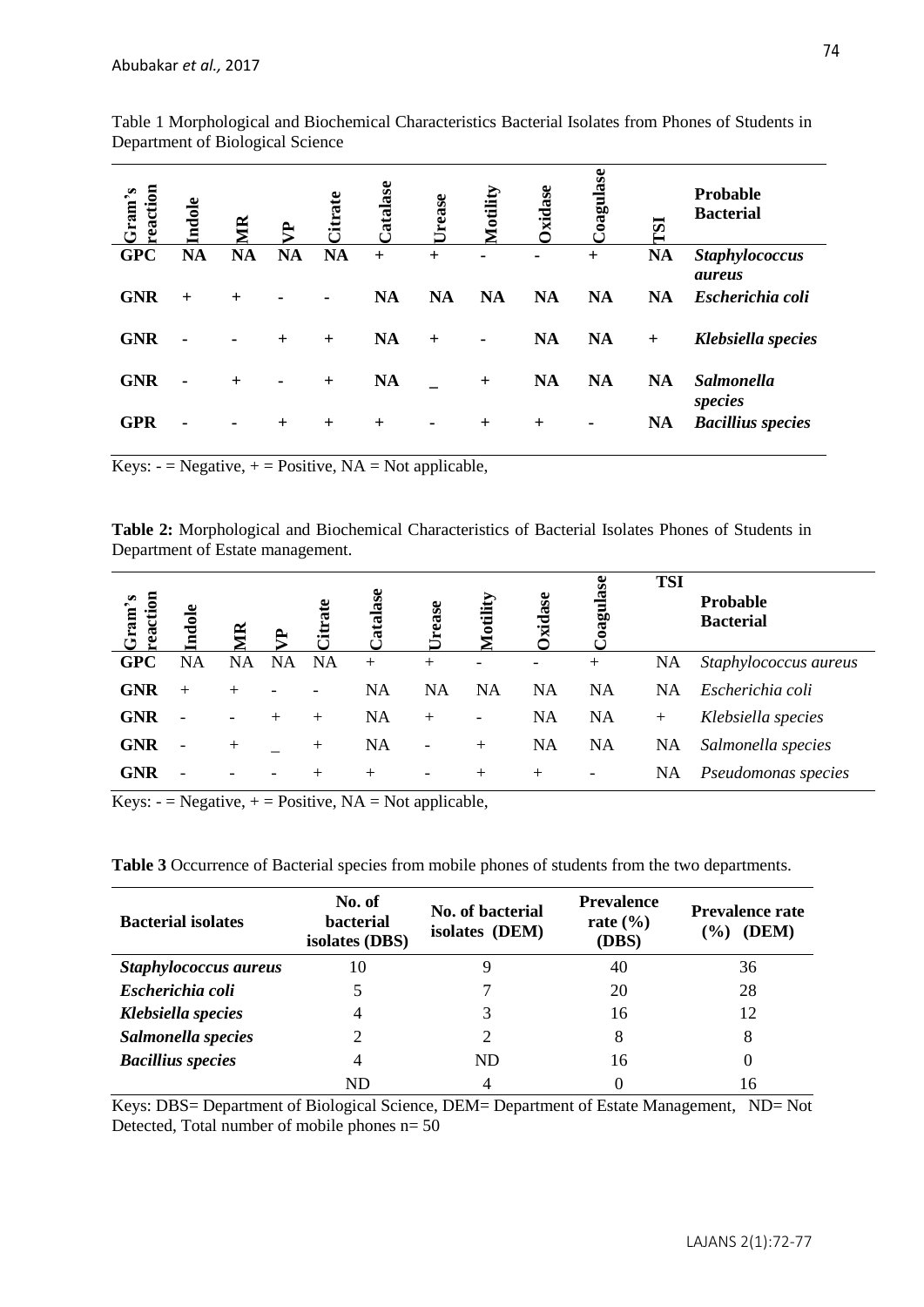#### **DISCUSSION**

The presence of bacterial species such as *Staphylococcus aureus, Escherichia coli*, *Klebsiella* and *Salmonella* species and *Bacillus*  sp in analyzing the phones from the two departments is similar to the study of Suganya and Judia (2012) who worked on covered and uncovered phones and revealed bacteria species such as *Staphylococcus aureus, Escherichia coli*, *Klebsiella Salmonella* species and *Bacillus*  sp, *S. epidemedis* and *Serratia* species. Some of these bacteria were known to be associated with the human skin (for example *Staphylococcus aureus*) and the environment (for example *Pseudomonas* sp). These bacteria have played various important roles in nosocomial and other community acquired infections (Sridhar *et al,* 2013). The presence of *S. aureus* as also documented by Akinyemi *et al.* (2009) who suggested that the presence of *S. aureus* may be because this type of bacterium increases in optimum temperature as phones are kept warm in pockets, hand bags and brief cases. In addition, occurrence of *S. aureus* could be traced to the fact that it is abundant in human body especially as a normal flora of the skin. The discovery of *E coli, Klebsiella* sp and *Salmonella* sp is not surprising in this particular study this might be associated with the fact that these bacteria are present in the respiratory tract and faeces of about 5% normal individuals as reported by Chesebrough (2000). These bacterial species could have been encountered with the cell phones through soil, clothing, food and/or hands of the users as revealed by Uabol-Egbenni (2003). The phones of students of Estate Management also revealed the occurrence of *Staphylococcus aureus, Escherichia coli*, *Klebsiella* sp and *Salmonella*  species but *Bacillus* sp were not isolated, *Pseudomonas* sp that was isolated instead. Bacterial species such as *E. coli*, *Pseudomonas aeruginosa* and *Staphylococcus aureus* were revealed from the phone studied by Famurewa and David (2009). *Staphylococcus aureus* was the most prevalent bacterial agent isolated in this study with 40% and 36% for the mobile phones of the students in the department of biological science and estate management respectively, Followed by *E coli* with 20% and 28% for the two departments respectively. *Klebsiella species* had 16% and 12% for each department respectively. It was observed that *Pseudomonas* sp was not found in the samples

of phones from department of biological science whereas *Bacillus* sp was likewise not found in the samples of phones from department of estate management. Interestingly *Salmonella* sp was observed in phone samples from the two departments with the same percentage of occurrences (8%). The highest prevalence for *S. aureus* was observed in sample from the two departments. This could be as a result of *S. aureus* been a normal floral of the skin. This is in agreement with the findings of kawo and Musa, (2013) who reported *S. aureus* as the most frequently isolated bacterial with 15 (53.3%) of all the mobile phones evaluated in their study. This also agreed with Famurewa and David (2009) who revealed that *S. aureus* was the most recurrently bacterial agent that were observed, comprising about 32.9% of the phone samples evaluated. The students of biological sciences, especially microbiology units from whom most of the sample were collected usually receive lecture in the same laboratory where practical are conducted and their phones are mostly charged even when lectures or practical are not on. This practice could be the reason for the presence of *Bacillus* sp and other species of bacteria isolated from their phones. According to Haider *et al.* (2016) they attributed the presence of *Bacillus* sp to the unhygienic practice of the phone users and frequent handling by many users with different hygiene profiles producing regular skin contact with the phones which may have resulted in the frequency and the degree of population of the isolates. The phone of students from estate management were observed to contain *Pseudomonas* sp this result can be linked to the fact that this student on a number of occasion go on field trips and field trainings where there is frequent contact and exposure of cell phones to sand and environmental contamination. The frequency of use and exposure of mobile phones to environmental surfaces including the hands and skins of users could have also determined the degree of contamination of these phones as reported by Mohammed *et al*. (2006), this inconsequence is in agreement with the findings of Rusin *et al*. (2000) who revealed that the highest transfer rates from formites to the hands were seen with the hard, non-porous surfaces.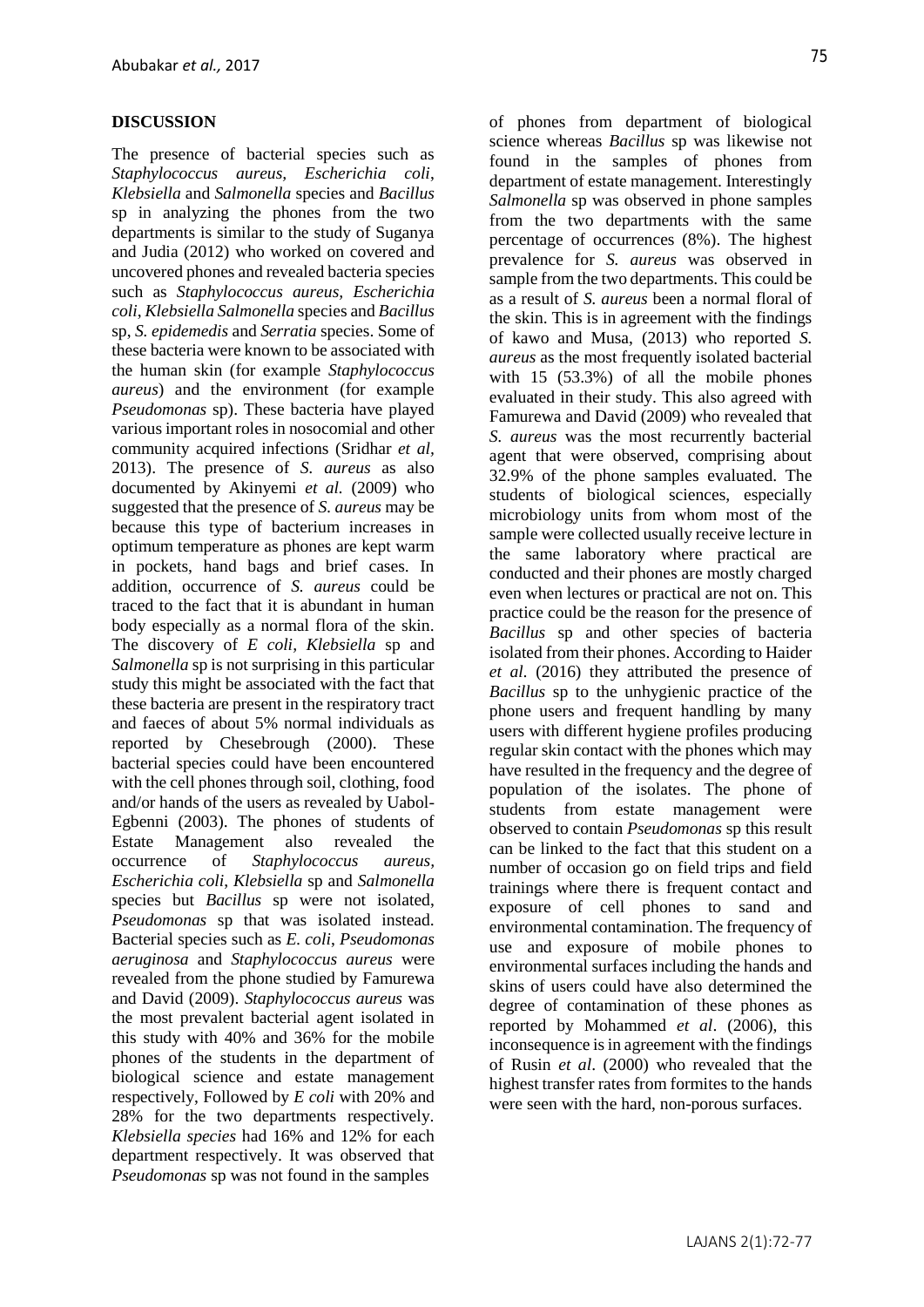#### **Conclusion**

This study revealed that the mobile phones examined were loaded with a considerable high numbers of bacterial as well as potential disease-causing ones. The results also revealed the microbial contaminations of mobile phones of student from two different departments on the same campus. Thus highlight the health implications of using other people's phones as they could be loaded with microorganisms capable of causing various diseases and infections. Hence, handsets could serve as vehicles of diseases (fomites) transmission from one person to another without prior knowledge.

#### **RECOMMENDATIONS**

Since mobile phone has become an important accessory that make life much easier, strategies for avoidance of disease transmission are needed, especially given the risk of continuing contamination through persons to persons cell phone contact. It is therefore recommended that; Frequent hand cleansing, especially with instant hand sanitizers and general hygiene should be practiced; The cell phones should be handled in a manner that does not get contaminated especially by biological science students that are exposure to contaminations in the laboratory where practical works are conducted. The laboratory should not also be used as lectures halls or classes this will really reduce the level of contaminations. The cell phones should be regularly cleaned with relevant disinfectants such as ethanol. Enlightening the public on the microbial colonization of mobile phones and the use of regular cleansing agents and regular cleaning of their environment. Further research should be conducted to ascertain the level of microbial load on mobile phones, compare with the WHO accepted limit for microbial contamination of any surface sample.

#### **REFERENCE**

Akinyemi, K.O., Audu, D.A., Olabisi, O.A. and Akintoye, O.C. (2009). The potential role of mobile phones in the spread of bacterial infections. *Journal of Infectious Diseases,*  3(8): 628-632.

- Aneja, K.R. (2003). Experimental in Microbiology, Plant Pathology and Biotechnology, 4th edition, New Age International: New Delhi, India. pp 13.
- Cheesbrough M. (2000) Manual of Medical Microbiology, Low Price Edition, Britain Oxford Press; 251‐60.
- Ekrakene, T. and Igeleke, C. L. (2007): Microorganisms Associated with Public Mobile Phones along Benin-Sapele express way. *Journal of Applied Sciences Research* 3(12): 2009-2012.
- Famurewa, O. and David, O.M. (2009). Cell phones: A medium of transmission of bacterial pathogens. *World Rural Observations,* 1(2): 69-72.
- Haider, S. K., Ahmed, A.A. and Osama, M.H. (2016). Isolation and identification of bacteria isolated from different parts of cell phones. *World journal experimental bioscience.* 4 (1): 29 -31.
- Holt, J.G., Krieg, N.R., Sneath, P.H.A., Staley, J.T. and Williams, S.T. (1994). Bergey's Manual of Determinative Bacteriology, 9th edition, Williams & Wilkins: Baltimore.
- Kawo, A.H. and Musa, A.M. (2013), Enumeration, Isolation and Antibiotic Susceptibility Profile of Bacteria Associated With Mobile Cellphones in a University Environment. *Nigerian Journal of Basic and Applied Science*. 21(1): 39-44
- Kawo, A.H. and Rogo, L.D. (2008). Health implications of the bacterial load of computer keyboards *International Journal of Agricultural Science, Science, Engineering and Technology,* Series B, 7(2): 1155-120.
- Kawo, A.H., Dabai, Y.U. Manga S.B. and Garba G.J. (2012). Prevalence and public health implications of the bacterial load of environmental surfaces of some secondary schools in Sokoto, north-western Nigeria. *International Research Journal of Microbiology,* 3(5):186-190.
- Mohammed, A., Kawo, A.H. and Yusha'u, M. (2006). Bacteriology of GSM cell phones. *Journal of Research in Bioscience,* 2(1): 47-50